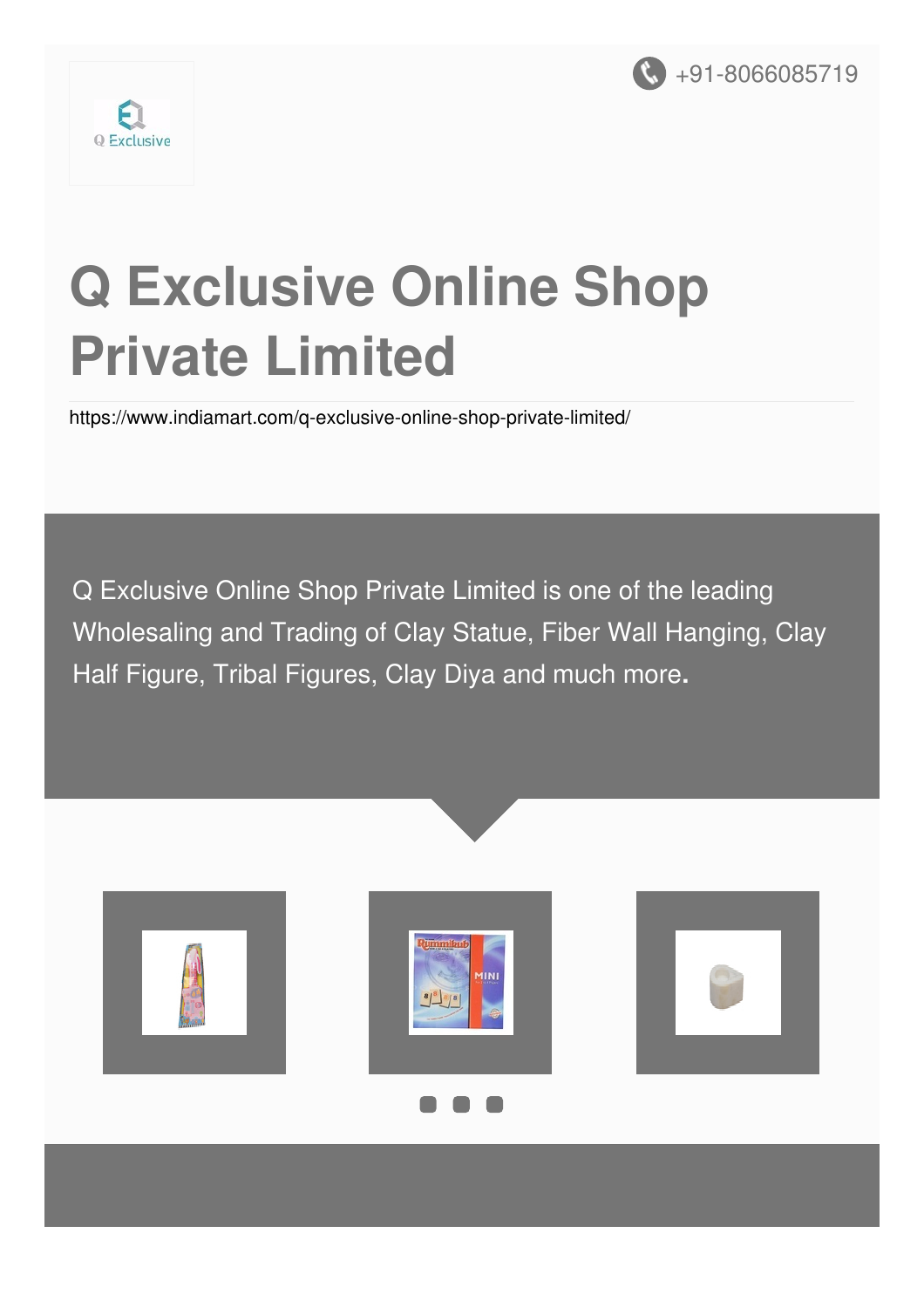#### About Us

**Q Exclusive Online Shop Private Limited** is involved in the area of **Wholesaling and Trading** a broad plethora of **Clay Statue, Fiber Wall Hanging, Clay Half Figure, Tribal Figures, Clay Diya and much more**. In their development process, we assure that only top-notch basic material is used by our vendors along with ultra-modern tools and machinery. Besides this, we check these on a variety of grounds before finally shipping them at the destination of our customers. Working under the mentorship of **Gulapsha**, we have acquired a reputed stature in the industry.

#### **For more information, please visit**

<https://www.indiamart.com/q-exclusive-online-shop-private-limited/about-us.html>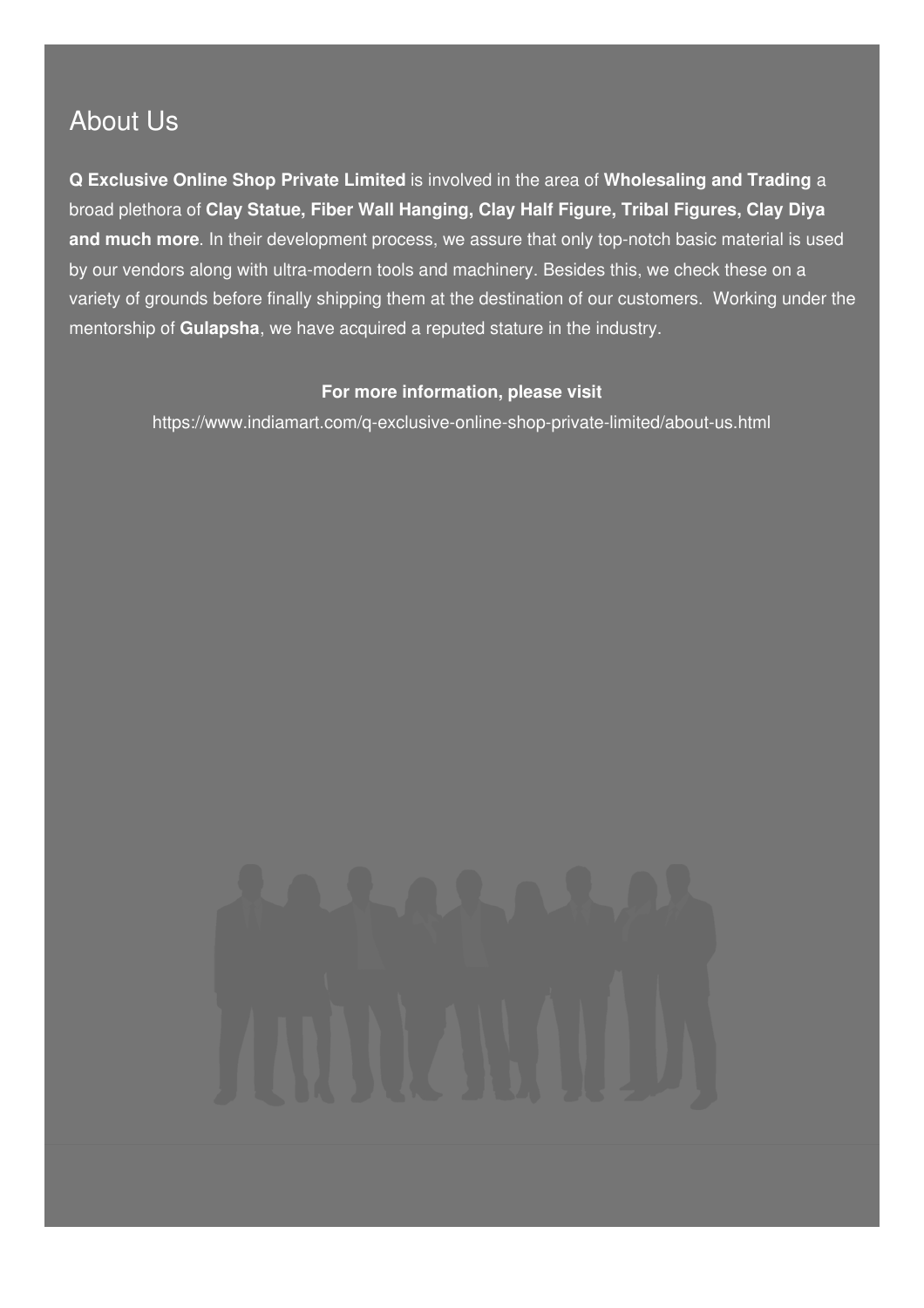#### **KIDS TOYS**





**Blocks** 



Camera Bubble Toy



Kids Train King R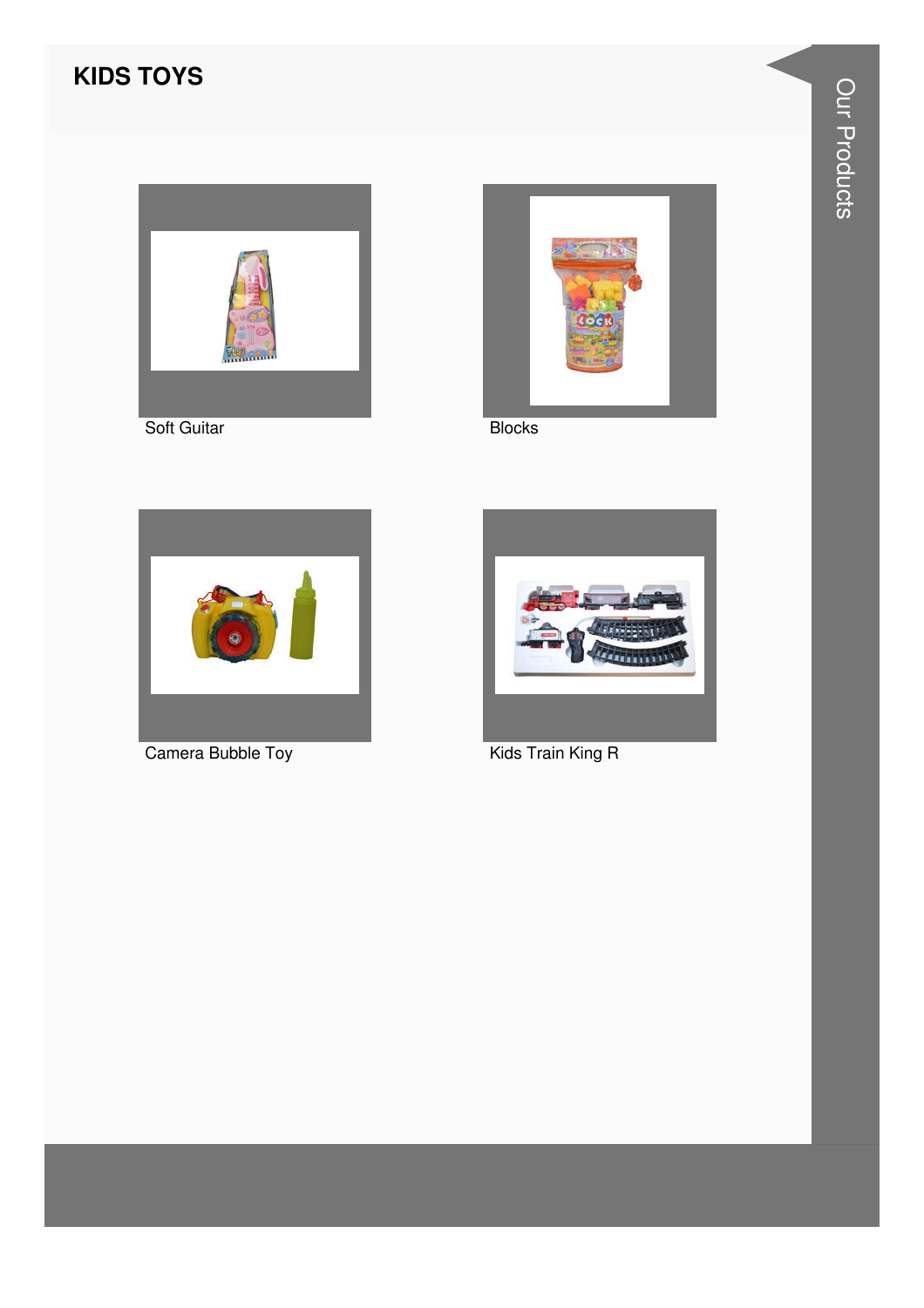### **BOARD GAME AND REMOTE CONTROL TOYS**





Kids Toy Rummikub Kids Toy Intelligent Tom





Speak Out Cars Parking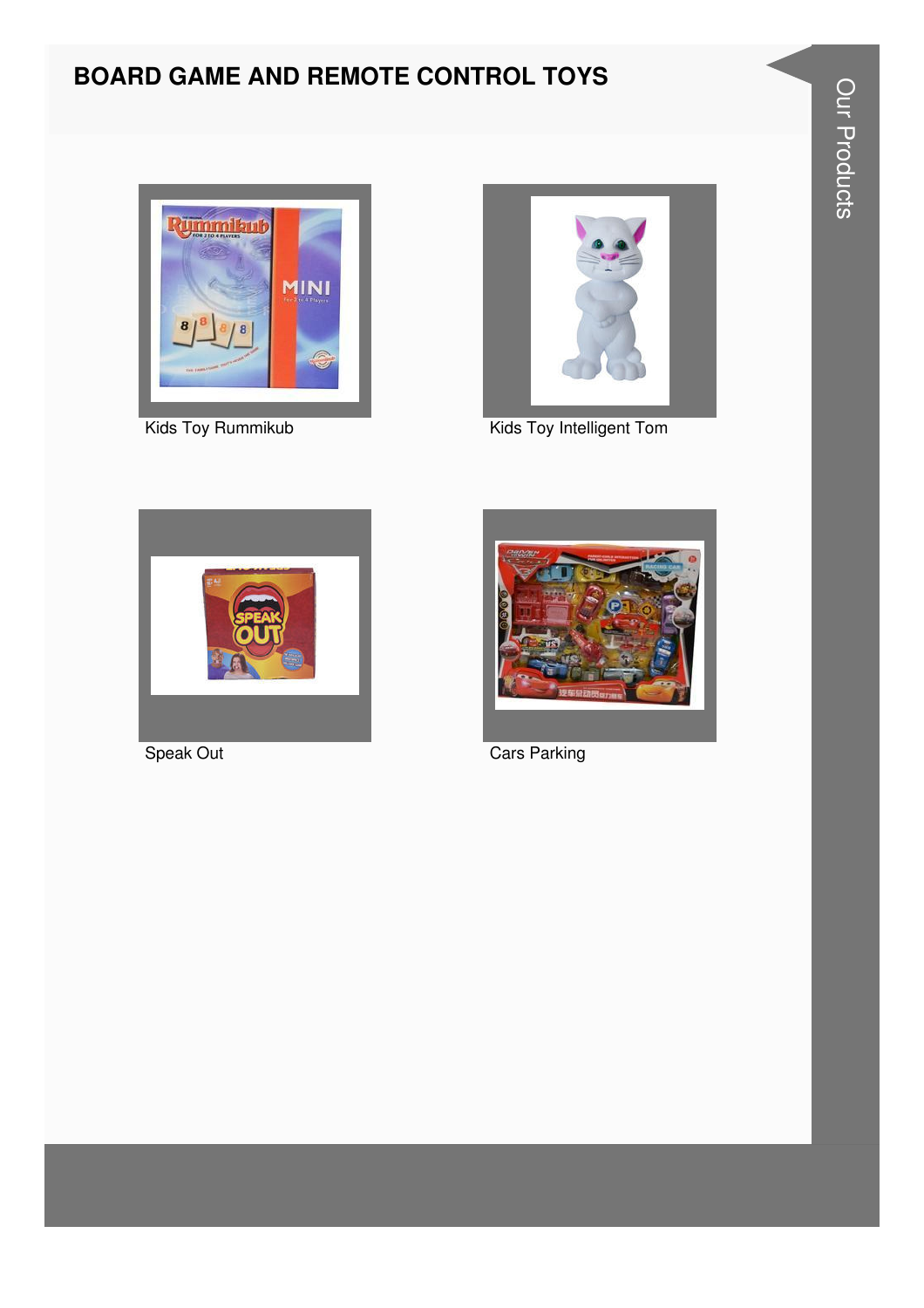#### **MARBLE PRODUCTS**



Marble Plain T Light Holder



Marble Black Candle Holder



Marble Chowki Laddu Gopal



Marble Plain Tray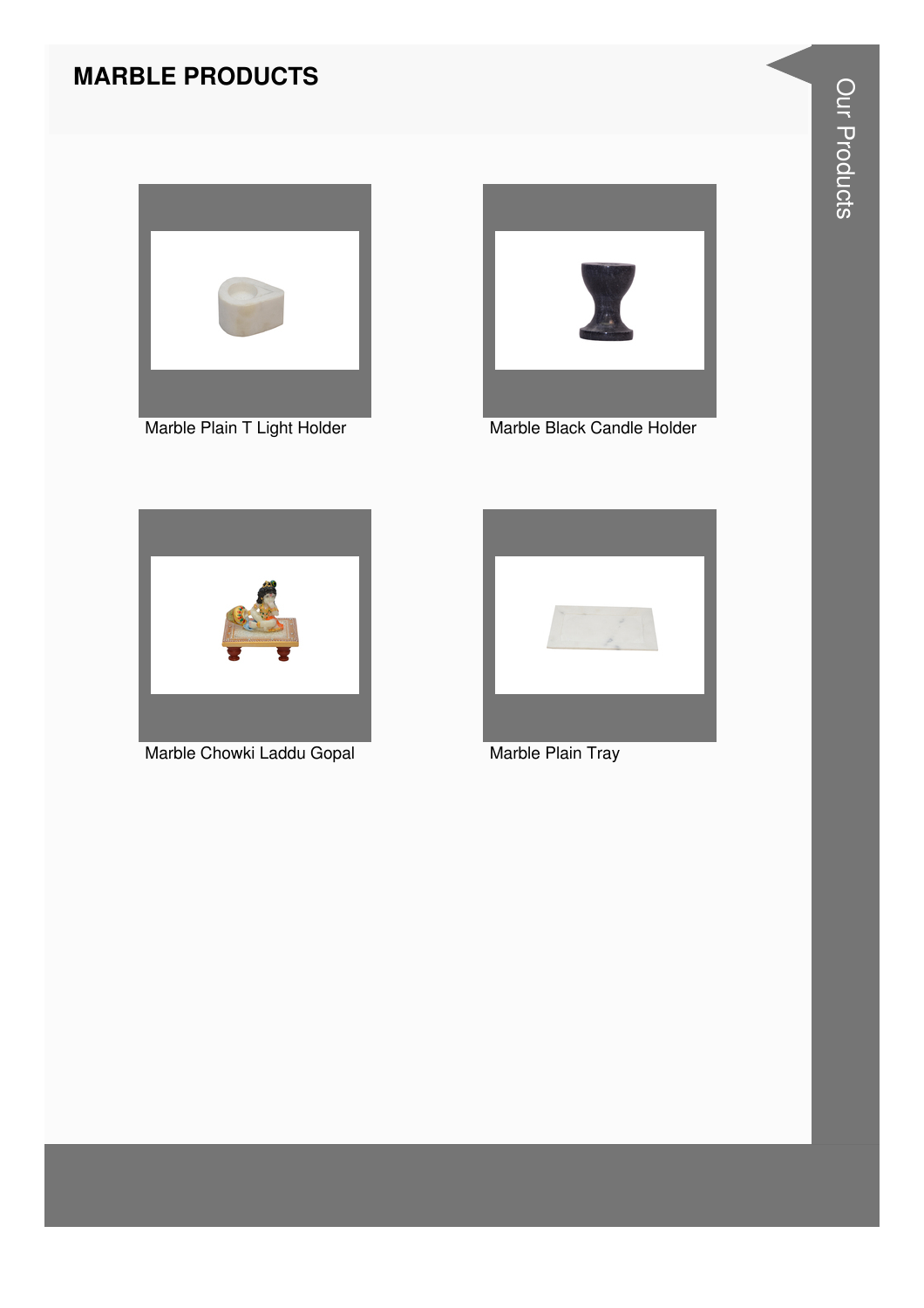#### **INFANT TOYS AND OUT DOOR**



Naughty Boy



**Boxing Stand** 



**Kids Toy Thoms Train Blocks** 



Kids Toy Set Pizza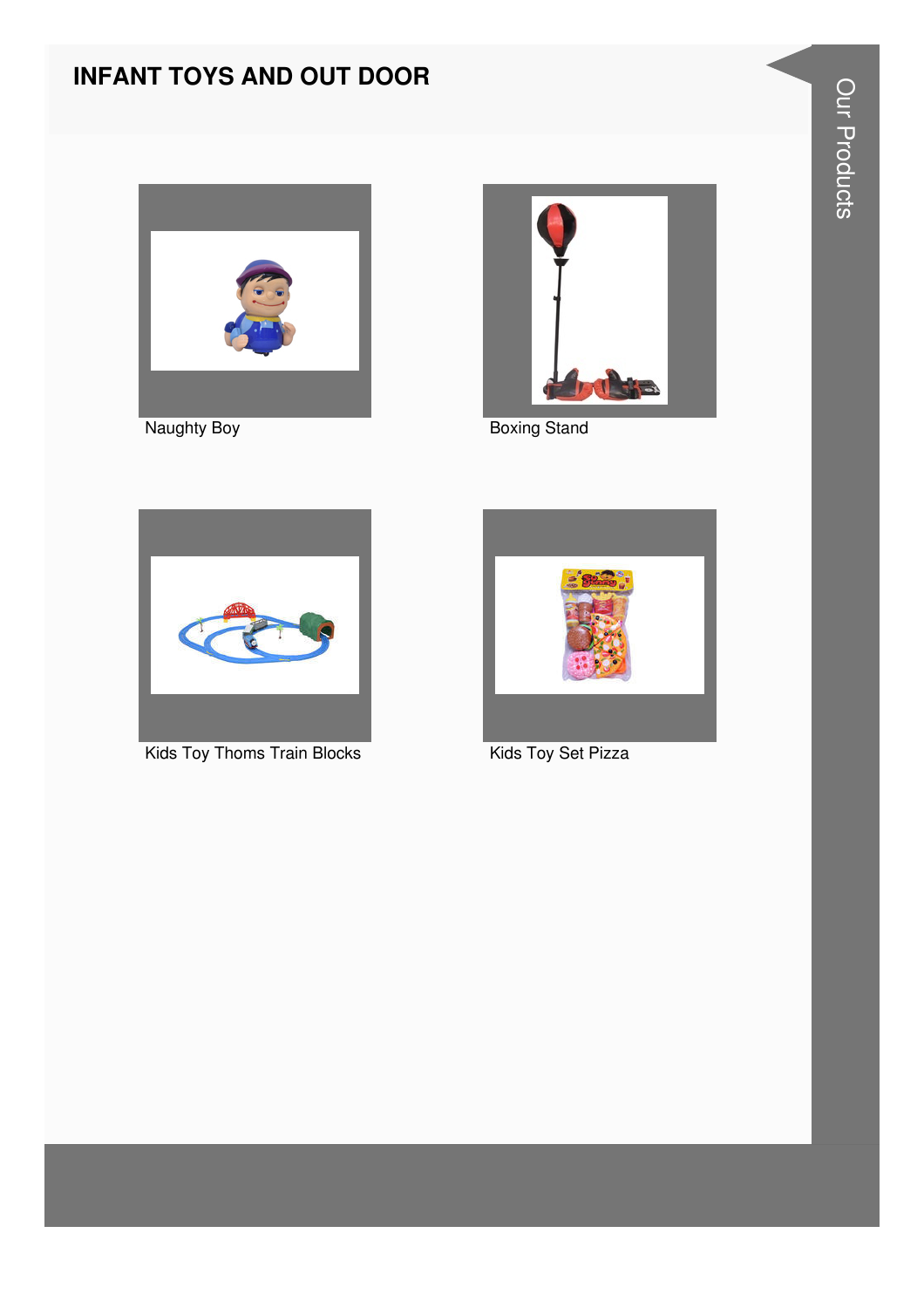#### **BOTTLES AND LUNCH BOXES**



Monkey Plastic Bottle **Part 6 Lunch Box** 







Handle Bottle **Part 4 Lunch Box**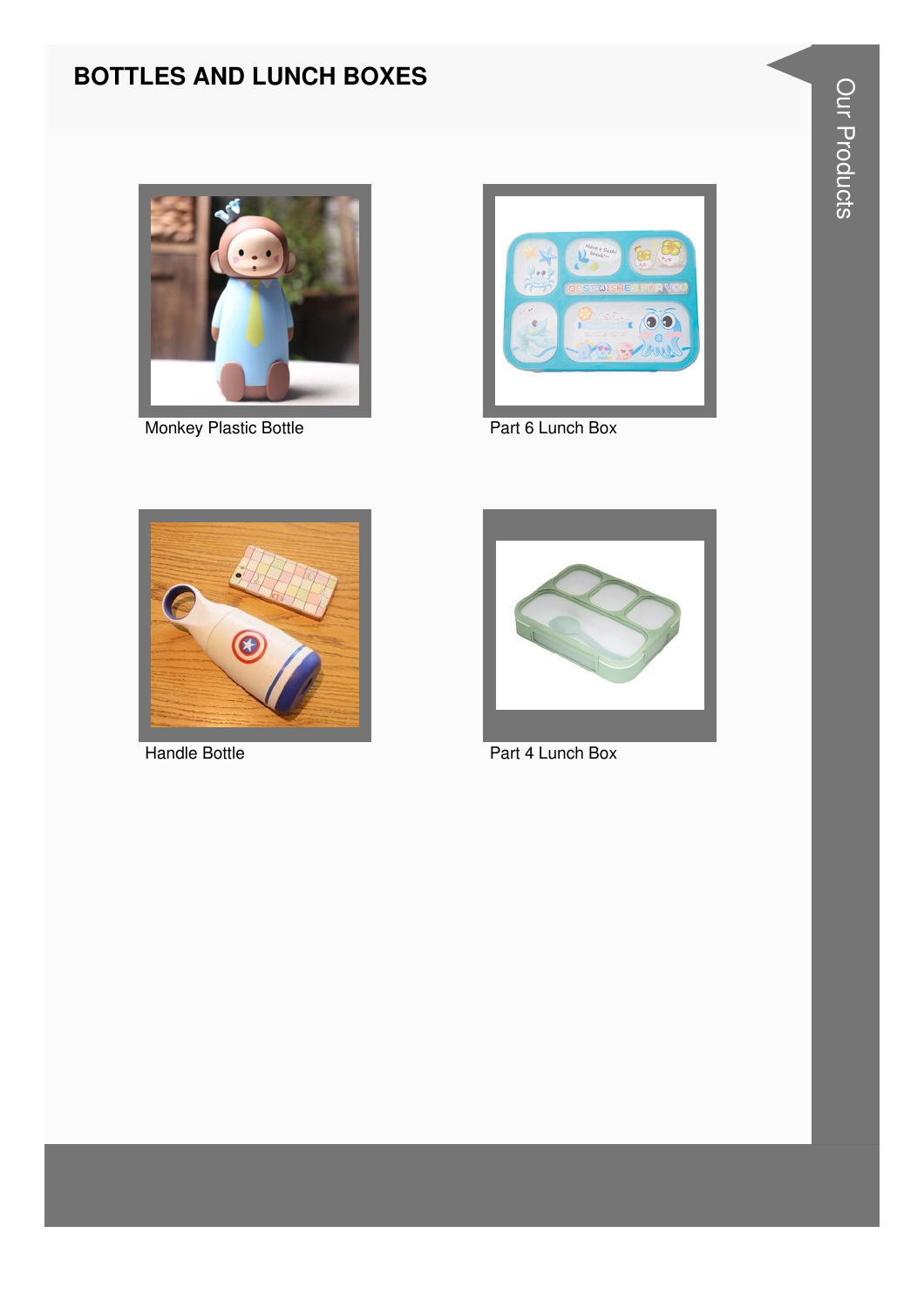#### **DOLLS AND DOLL HOUSE**









Doll Kitchen Set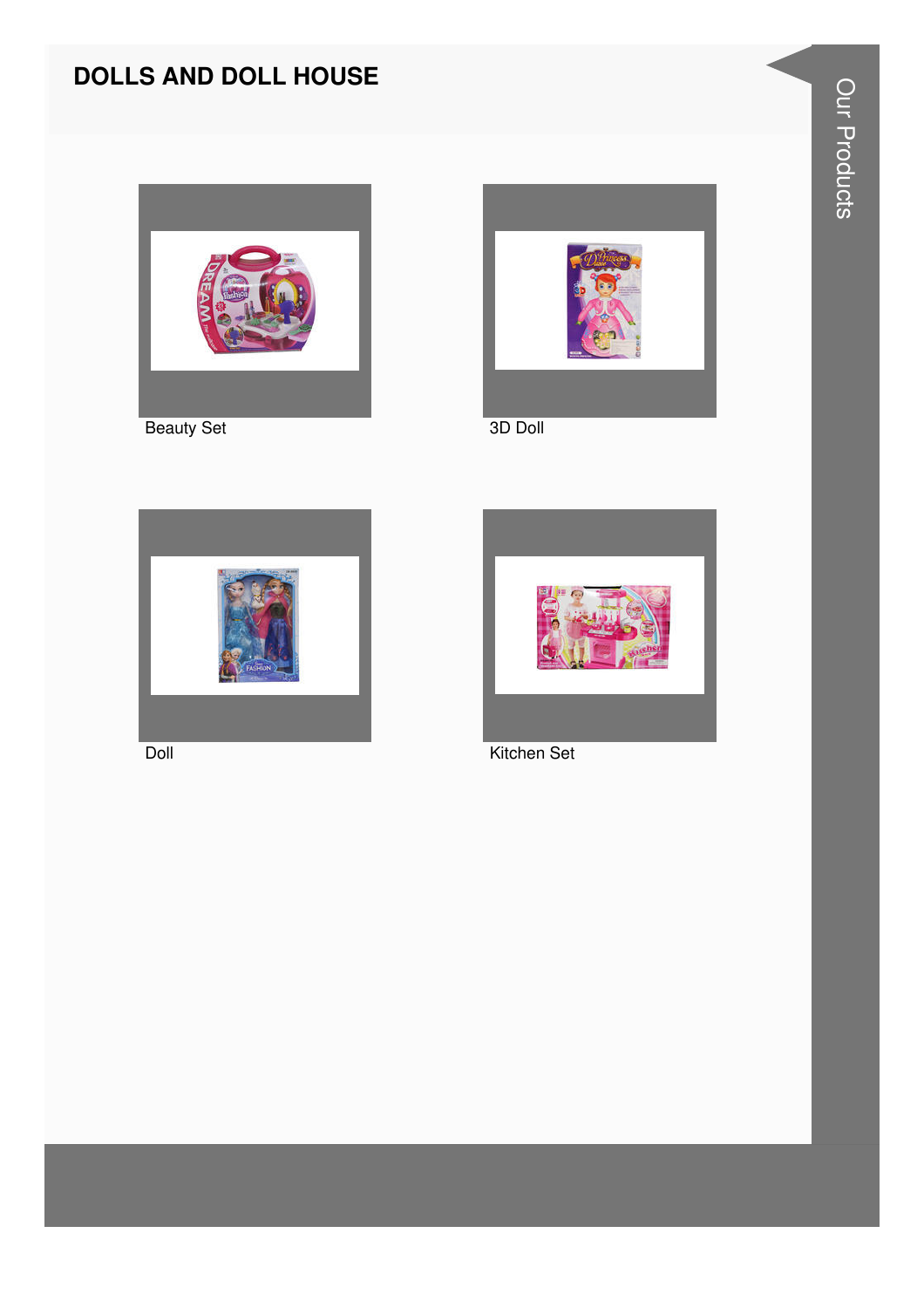#### **FIBER PRODUCTS**



The Wise Man Statue



Jesus Child Fiber Statue



White Swami Vivekananda **Fiber Statue** 



Hanuman Fiber Statue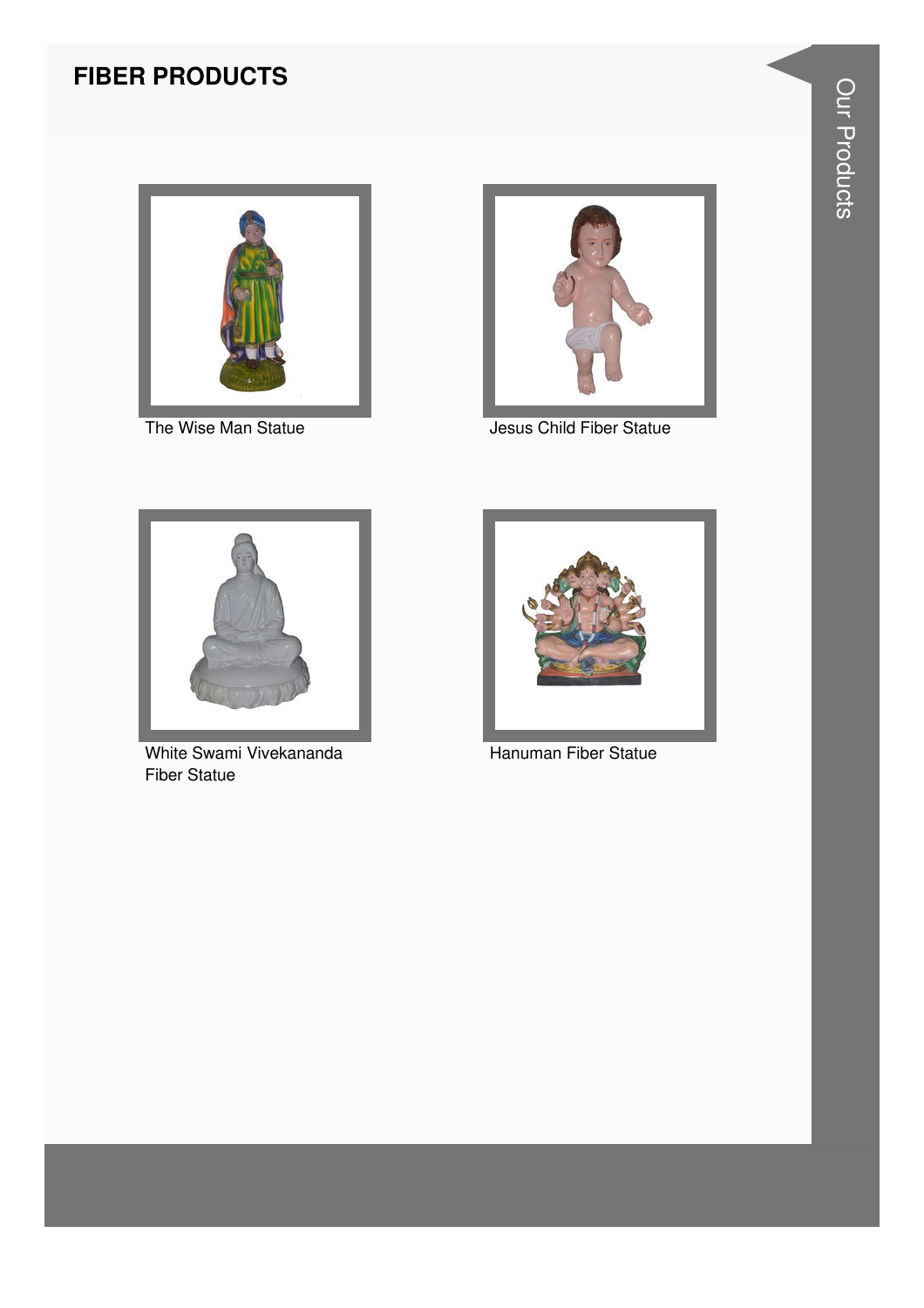#### **MUSICAL TOYS**



**Excellent Guitar** 



Air BUS (Medium)



**Classic Guitar** 



Flash Drum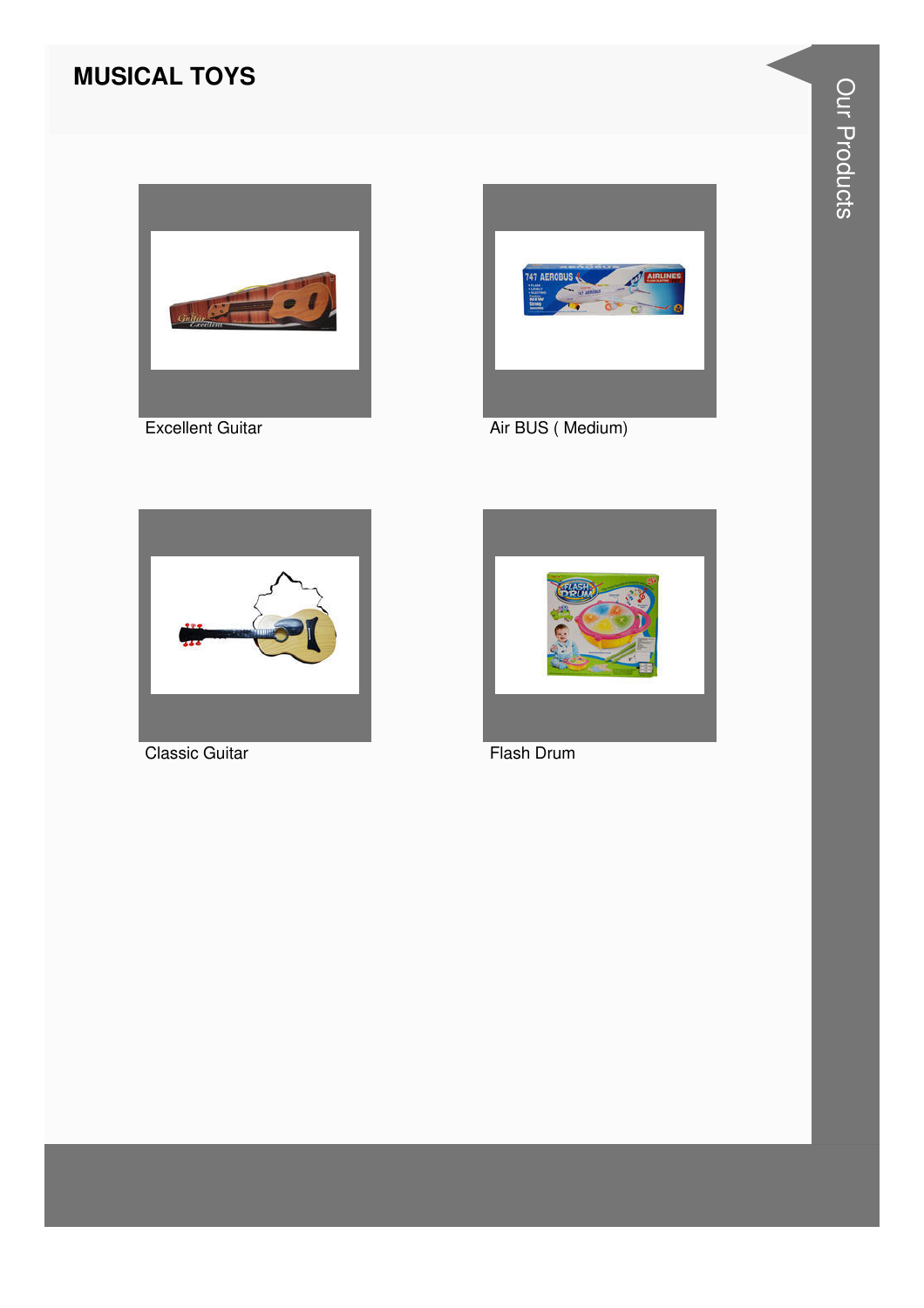#### **OTHER PRODUCTS:**



Kids Train Snow Toy Set



Air Football



**White Plain Dish** 



Jumping Dog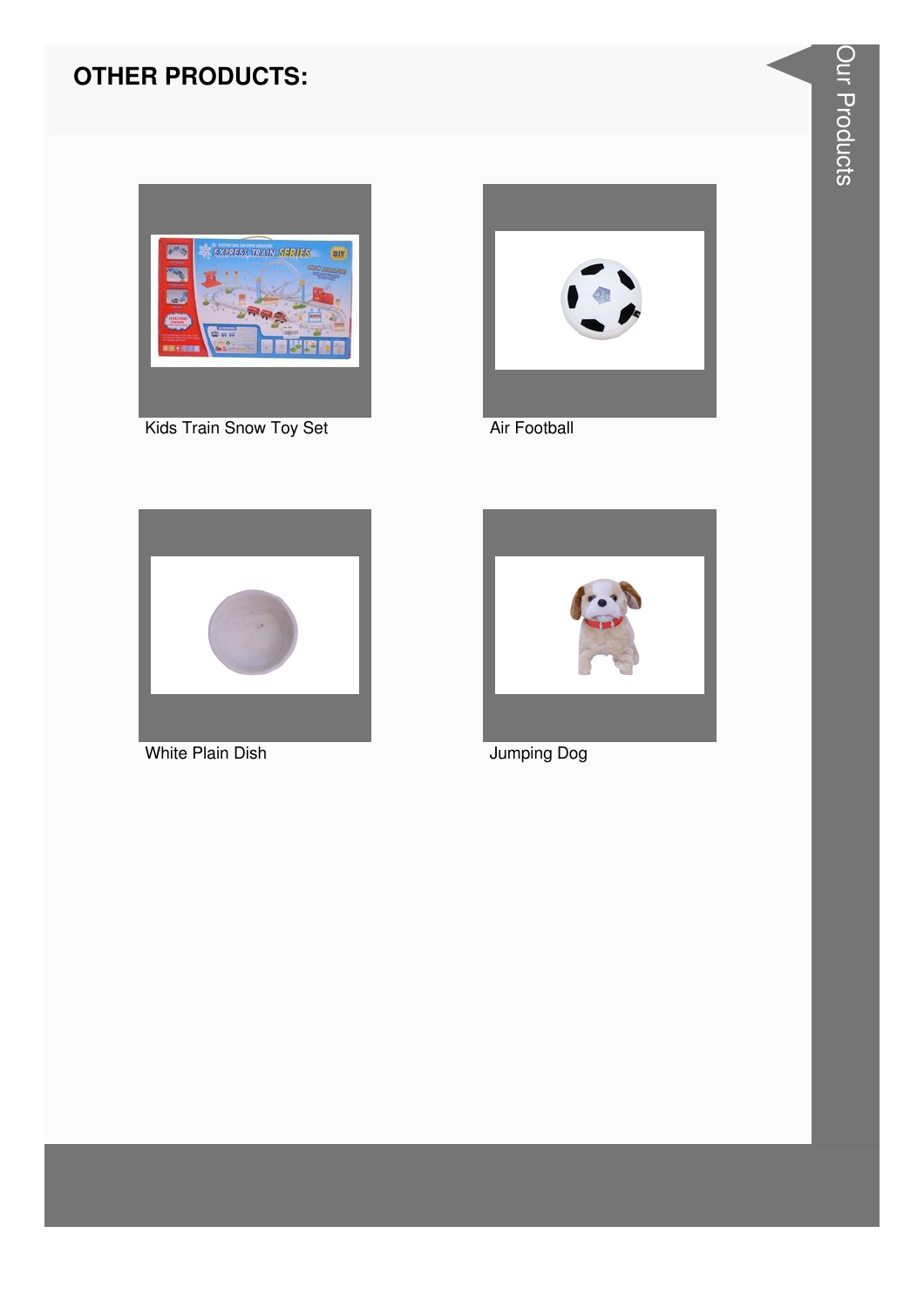#### **OTHER PRODUCTS:**







Doll



Decorative Fiber Sheep Statue



**Piano With Mike**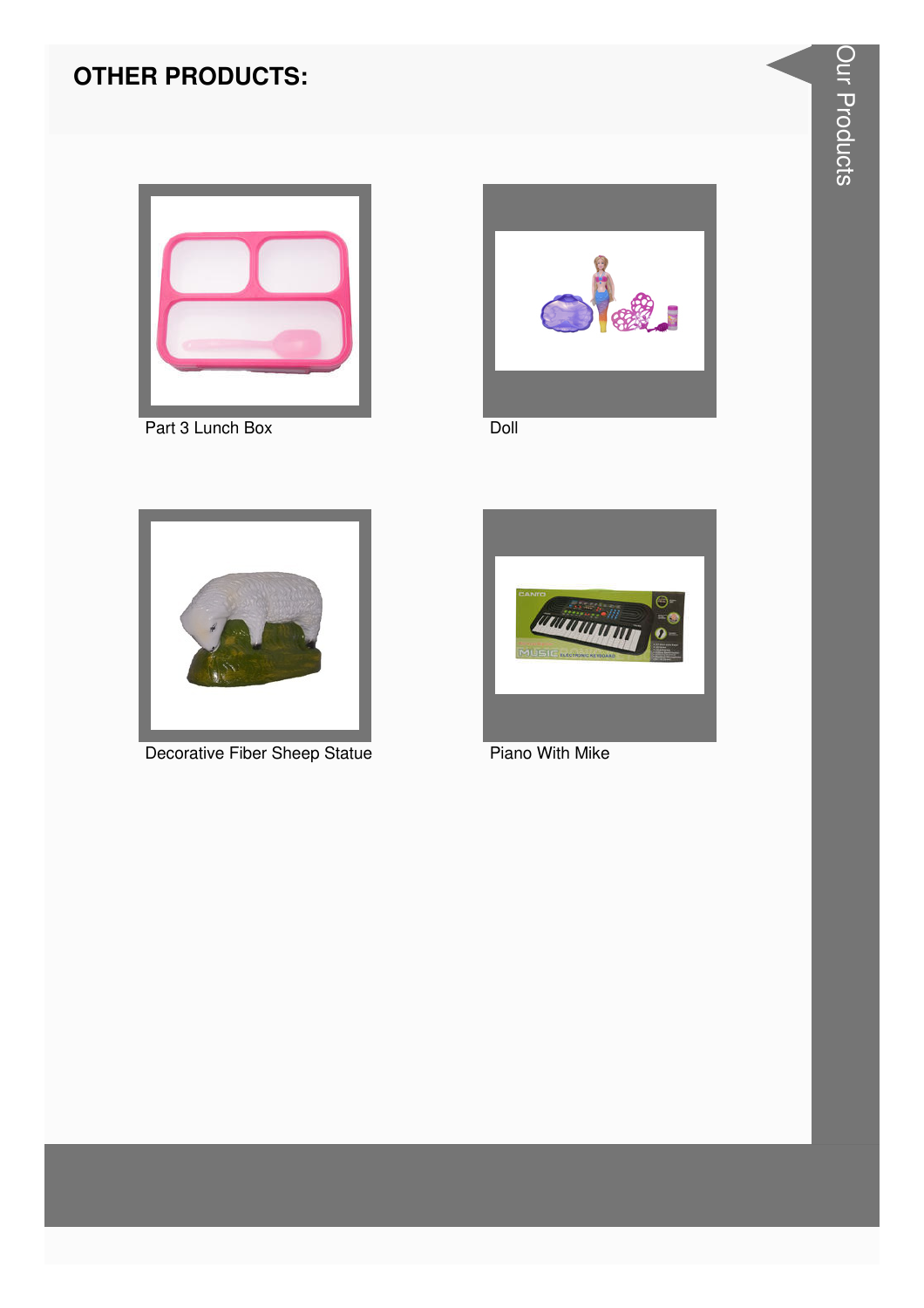## Factsheet

| Year of Establishment            | : 2017           |
|----------------------------------|------------------|
| <b>Nature of Business</b>        | : Wholesaler     |
| <b>Total Number of Employees</b> | : Upto 10 People |